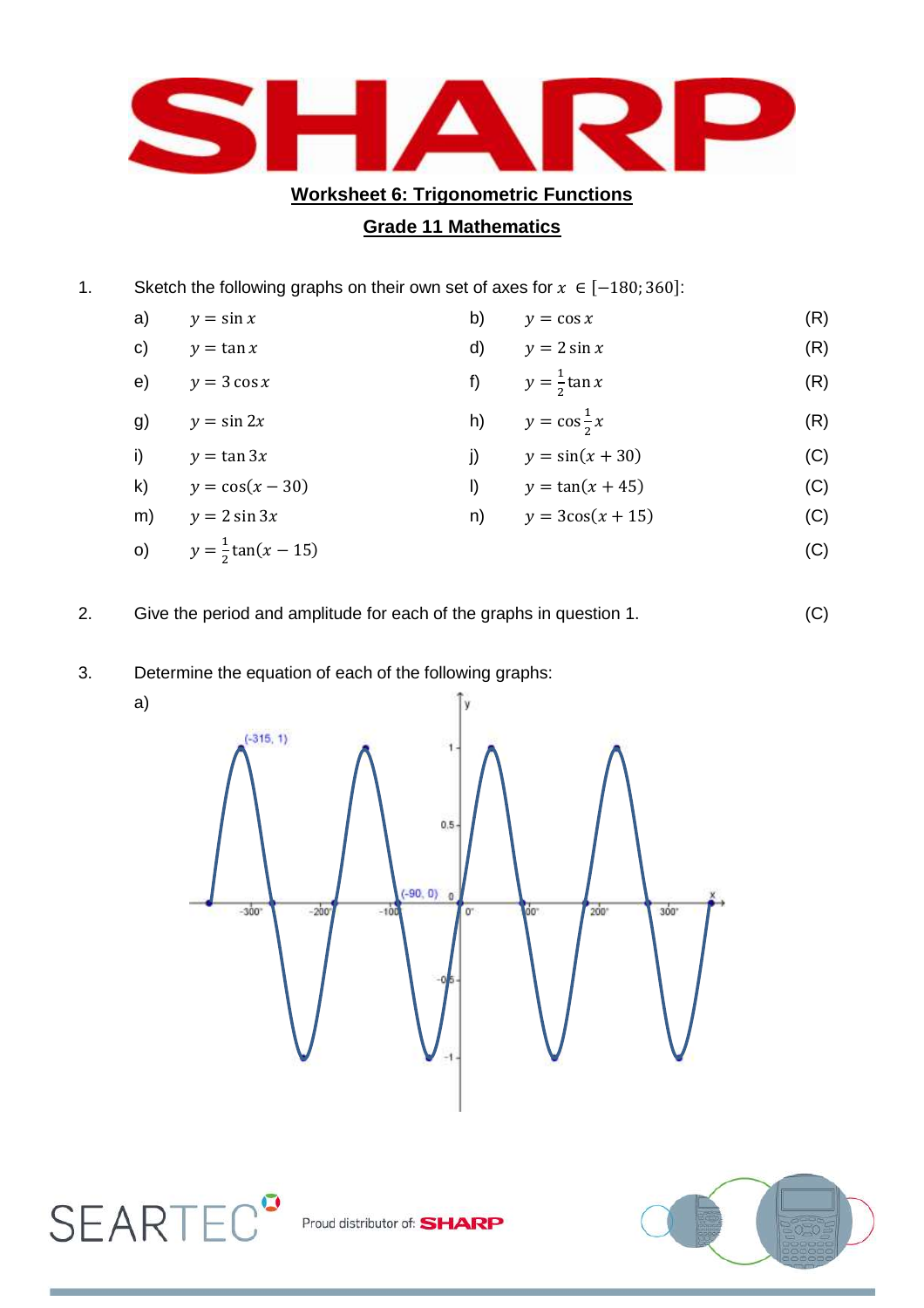

Proud distributor of: **SHARP** 

**SEARTEC<sup>®</sup>**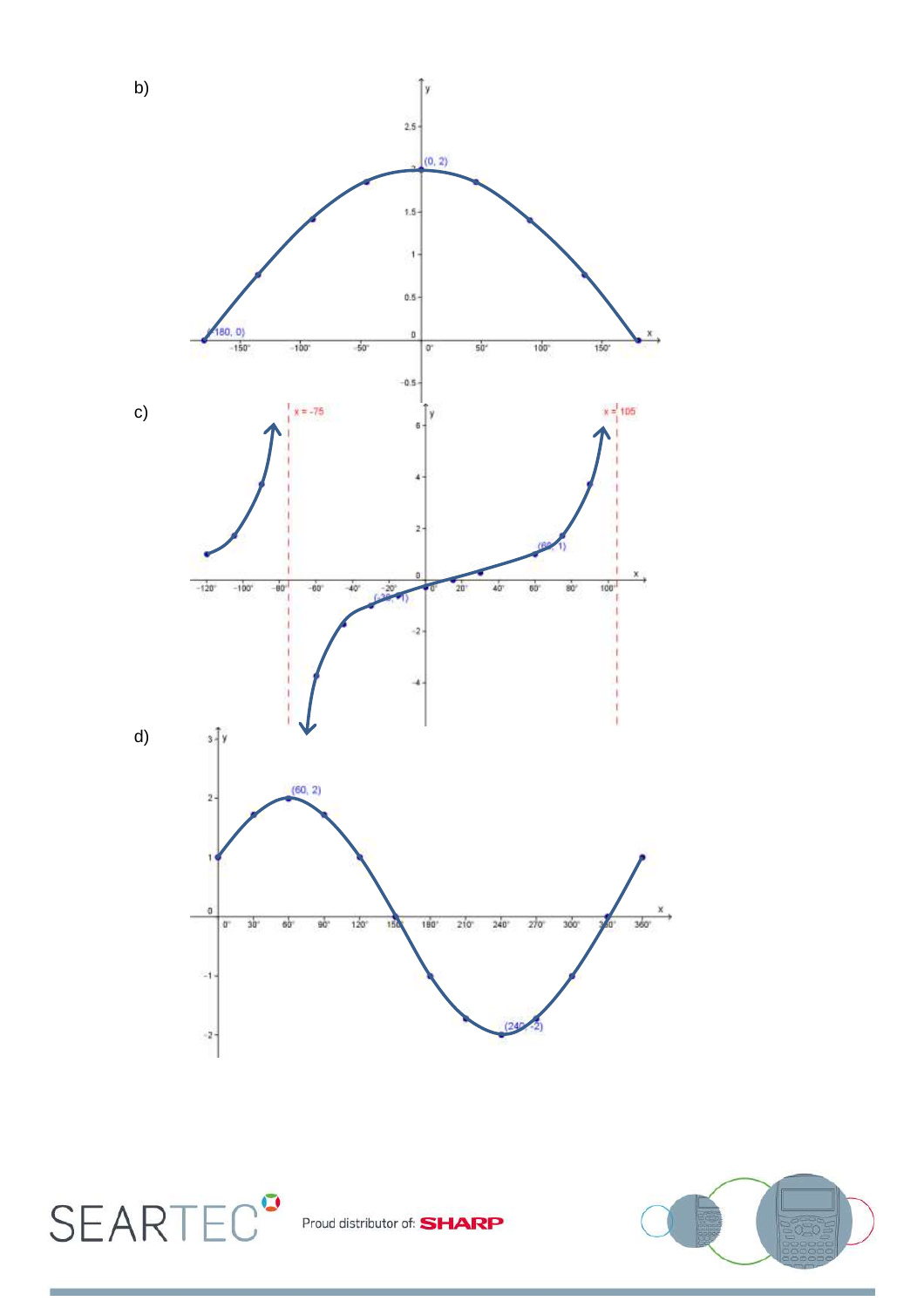

e)

- 4. For each of the graphs is question 3, give the period and amplitude of each graph. (R)
- 5. Given the graph of  $f(x) = a \sin(x 15)$  and  $g(x) = \cos 2(x + b)$  and the coordinates (-45, 1) and (45; 1) lie on the  $g(x)$  graph, and (-165; 0) and (-75; -0.5) lie on the graph of  $f(x)$ .



d) For which values of x is  $g(x) \le f(x)$ ? (P)

SEAF

e) Determine the x- and y-intercepts of  $f(x)$  and  $g(x)$ . (C)

Proud distributor of: SHARP